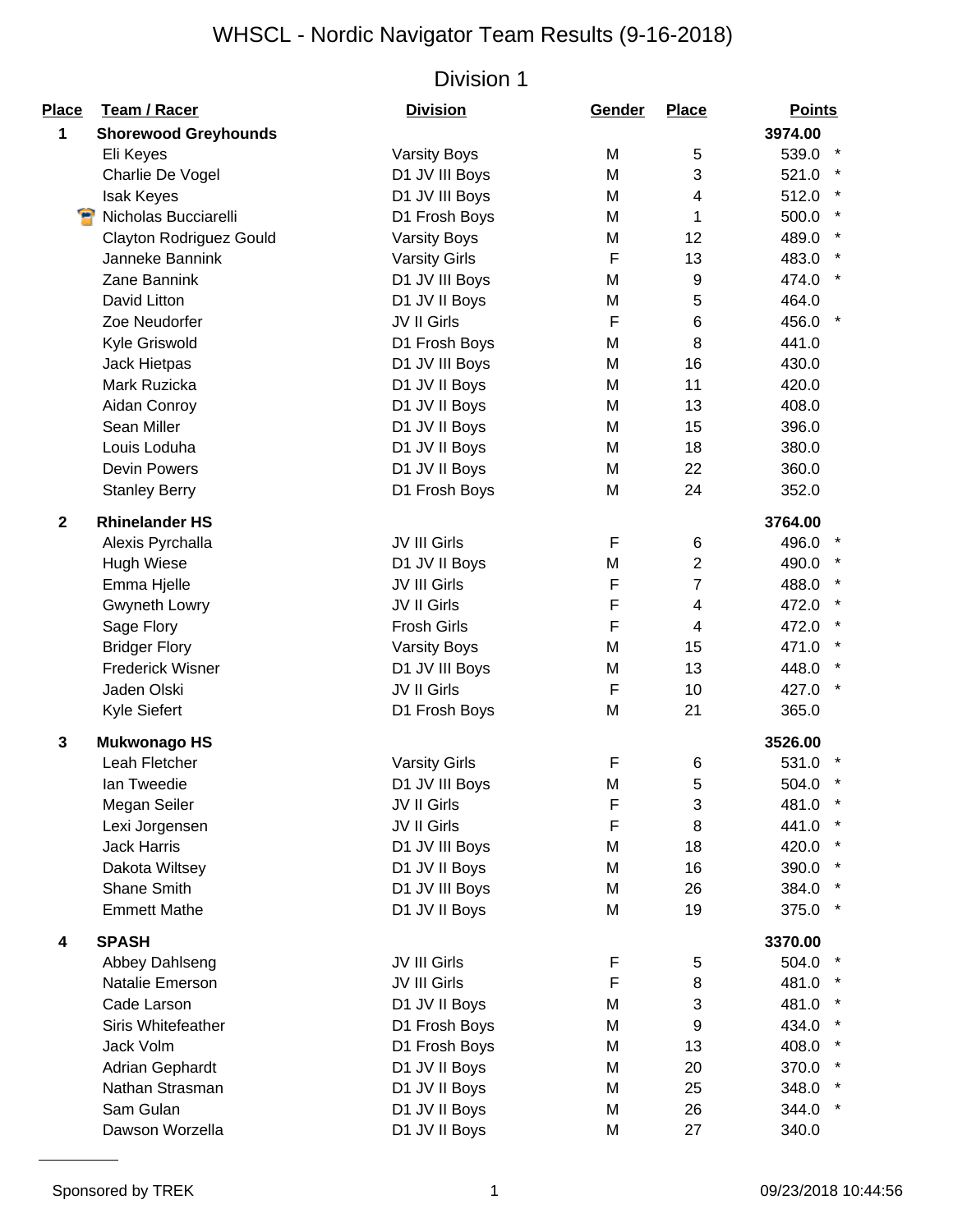| Daxton Mock<br><b>Varsity Boys</b><br>M<br>1<br>575.0<br>$\sqrt{3}$<br><b>Raife Davies</b><br>D1 Frosh Boys<br>M<br>481.0<br>F<br><b>Gracelyn Smith</b><br><b>Frosh Girls</b><br>5<br>464.0<br>Quentin Saylor<br>D1 JV II Boys<br>6<br>456.0<br>M<br>F<br>Annie Purisch<br>JV II Girls<br>12<br>414.0<br>Preston Kern<br>15<br>D1 Frosh Boys<br>M<br>396.0<br><b>Weston Klein</b><br>D1 Frosh Boys<br>M<br>20<br>370.0<br><b>Madison West HS</b><br>3149.00<br>6<br>Karl Herring<br>D1 JV III Boys<br>M<br>6<br>496.0<br>Jack Tobin<br>D1 JV III Boys<br>M<br>$\overline{7}$<br>488.0<br>6<br>Dylan Maes<br>D1 Frosh Boys<br>M<br>456.0<br>Arlen Slaymaker<br><b>Varsity Boys</b><br>M<br>18<br>455.0<br>Max Burdeen<br>D1 Frosh Boys<br>M<br>10<br>427.0<br>Max Dorr<br>D1 JV III Boys<br>M<br>17<br>425.0<br>Jaden Solari<br>D1 JV III Boys<br>M<br>21<br>405.0<br>F<br><b>Frosh Girls</b><br>14<br>Genevieve Dockry<br>402.0<br>Jake Brozyna<br>D1 JV III Boys<br>M<br>22<br>400.0<br>Otto Ellison<br>D1 Frosh Boys<br>M<br>16<br>390.0<br>Marcos Pi<br>D1 JV III Boys<br>M<br>25<br>388.0<br><b>Jake Statz</b><br>D1 JV III Boys<br>M<br>27<br>380.0<br>Ash Weber<br>D1 Frosh Boys<br>22<br>360.0<br>M<br>D1 JV II Boys<br>24<br><b>Blair Atwood</b><br>M<br>352.0<br>3003.00<br>$\overline{7}$<br><b>Hmschl Ath Wksha Cty</b><br>Elijah Johnson<br><b>Varsity Boys</b><br>M<br>547.0<br>4<br>Cole Hagen<br>D1 JV III Boys<br>1<br>540.0<br>M<br>Paul Johannes<br>D1 JV II Boys<br>M<br>500.0<br>1<br>$\overline{2}$<br><b>Isaac Johnson</b><br>D1 Frosh Boys<br>M<br>490.0<br>Ean Benson<br>D1 JV II Boys<br>M<br>$\overline{4}$<br>472.0<br><b>Cole Shanks</b><br>D1 JV III Boys<br>12<br>M<br>454.0<br><b>Jake Shanks</b><br>D1 Frosh Boys<br>448.0<br>M<br>$\overline{7}$<br><b>Matthew Peppel</b><br>D1 JV II Boys<br>M<br>8<br>441.0<br>David Gorectke<br>D1 Frosh Boys<br>23<br>356.0<br>M<br><b>Sun Prairie HS</b><br>2755.00<br>8<br>Joshua Caron<br>D1 JV III Boys<br>$\overline{2}$<br>M<br>8<br>Max Bailey<br><b>Varsity Boys</b><br>M<br>516.0<br>Owen Roltgen<br>D1 JV III Boys<br>11<br>M<br>460.0<br>Nick Koprowski<br>D1 JV III Boys<br>14<br>M<br>442.0<br><b>Garrett Frank</b><br>D1 JV II Boys<br>M<br>10<br>427.0<br>Cameron Bub<br>D1 Frosh Boys<br>380.0<br>M<br>18<br>Kenneth Iggulden<br>D1 Frosh Boys<br>M<br>19<br>375.0<br><b>Marshfield</b><br>2589.00<br>9<br>Adam Maki<br><b>Varsity Boys</b><br>M<br>14<br>477.0<br>Mason Gustafson<br>D1 JV II Boys<br>M<br>$\overline{7}$<br>448.0 | 5<br><b>Lake Mills HS</b> |  | 3156.00 |
|--------------------------------------------------------------------------------------------------------------------------------------------------------------------------------------------------------------------------------------------------------------------------------------------------------------------------------------------------------------------------------------------------------------------------------------------------------------------------------------------------------------------------------------------------------------------------------------------------------------------------------------------------------------------------------------------------------------------------------------------------------------------------------------------------------------------------------------------------------------------------------------------------------------------------------------------------------------------------------------------------------------------------------------------------------------------------------------------------------------------------------------------------------------------------------------------------------------------------------------------------------------------------------------------------------------------------------------------------------------------------------------------------------------------------------------------------------------------------------------------------------------------------------------------------------------------------------------------------------------------------------------------------------------------------------------------------------------------------------------------------------------------------------------------------------------------------------------------------------------------------------------------------------------------------------------------------------------------------------------------------------------------------------------------------------------------------------------------------------------------------------------------------------------------------------------------------------------------------------------------------------------------------------------------------------------------------------------------------------------------------------------------------------------------------------------------------------------------------------------------------------------------------|---------------------------|--|---------|
|                                                                                                                                                                                                                                                                                                                                                                                                                                                                                                                                                                                                                                                                                                                                                                                                                                                                                                                                                                                                                                                                                                                                                                                                                                                                                                                                                                                                                                                                                                                                                                                                                                                                                                                                                                                                                                                                                                                                                                                                                                                                                                                                                                                                                                                                                                                                                                                                                                                                                                                          |                           |  |         |
|                                                                                                                                                                                                                                                                                                                                                                                                                                                                                                                                                                                                                                                                                                                                                                                                                                                                                                                                                                                                                                                                                                                                                                                                                                                                                                                                                                                                                                                                                                                                                                                                                                                                                                                                                                                                                                                                                                                                                                                                                                                                                                                                                                                                                                                                                                                                                                                                                                                                                                                          |                           |  |         |
|                                                                                                                                                                                                                                                                                                                                                                                                                                                                                                                                                                                                                                                                                                                                                                                                                                                                                                                                                                                                                                                                                                                                                                                                                                                                                                                                                                                                                                                                                                                                                                                                                                                                                                                                                                                                                                                                                                                                                                                                                                                                                                                                                                                                                                                                                                                                                                                                                                                                                                                          |                           |  |         |
|                                                                                                                                                                                                                                                                                                                                                                                                                                                                                                                                                                                                                                                                                                                                                                                                                                                                                                                                                                                                                                                                                                                                                                                                                                                                                                                                                                                                                                                                                                                                                                                                                                                                                                                                                                                                                                                                                                                                                                                                                                                                                                                                                                                                                                                                                                                                                                                                                                                                                                                          |                           |  |         |
|                                                                                                                                                                                                                                                                                                                                                                                                                                                                                                                                                                                                                                                                                                                                                                                                                                                                                                                                                                                                                                                                                                                                                                                                                                                                                                                                                                                                                                                                                                                                                                                                                                                                                                                                                                                                                                                                                                                                                                                                                                                                                                                                                                                                                                                                                                                                                                                                                                                                                                                          |                           |  |         |
|                                                                                                                                                                                                                                                                                                                                                                                                                                                                                                                                                                                                                                                                                                                                                                                                                                                                                                                                                                                                                                                                                                                                                                                                                                                                                                                                                                                                                                                                                                                                                                                                                                                                                                                                                                                                                                                                                                                                                                                                                                                                                                                                                                                                                                                                                                                                                                                                                                                                                                                          |                           |  |         |
|                                                                                                                                                                                                                                                                                                                                                                                                                                                                                                                                                                                                                                                                                                                                                                                                                                                                                                                                                                                                                                                                                                                                                                                                                                                                                                                                                                                                                                                                                                                                                                                                                                                                                                                                                                                                                                                                                                                                                                                                                                                                                                                                                                                                                                                                                                                                                                                                                                                                                                                          |                           |  |         |
|                                                                                                                                                                                                                                                                                                                                                                                                                                                                                                                                                                                                                                                                                                                                                                                                                                                                                                                                                                                                                                                                                                                                                                                                                                                                                                                                                                                                                                                                                                                                                                                                                                                                                                                                                                                                                                                                                                                                                                                                                                                                                                                                                                                                                                                                                                                                                                                                                                                                                                                          |                           |  |         |
|                                                                                                                                                                                                                                                                                                                                                                                                                                                                                                                                                                                                                                                                                                                                                                                                                                                                                                                                                                                                                                                                                                                                                                                                                                                                                                                                                                                                                                                                                                                                                                                                                                                                                                                                                                                                                                                                                                                                                                                                                                                                                                                                                                                                                                                                                                                                                                                                                                                                                                                          |                           |  |         |
|                                                                                                                                                                                                                                                                                                                                                                                                                                                                                                                                                                                                                                                                                                                                                                                                                                                                                                                                                                                                                                                                                                                                                                                                                                                                                                                                                                                                                                                                                                                                                                                                                                                                                                                                                                                                                                                                                                                                                                                                                                                                                                                                                                                                                                                                                                                                                                                                                                                                                                                          |                           |  |         |
|                                                                                                                                                                                                                                                                                                                                                                                                                                                                                                                                                                                                                                                                                                                                                                                                                                                                                                                                                                                                                                                                                                                                                                                                                                                                                                                                                                                                                                                                                                                                                                                                                                                                                                                                                                                                                                                                                                                                                                                                                                                                                                                                                                                                                                                                                                                                                                                                                                                                                                                          |                           |  |         |
|                                                                                                                                                                                                                                                                                                                                                                                                                                                                                                                                                                                                                                                                                                                                                                                                                                                                                                                                                                                                                                                                                                                                                                                                                                                                                                                                                                                                                                                                                                                                                                                                                                                                                                                                                                                                                                                                                                                                                                                                                                                                                                                                                                                                                                                                                                                                                                                                                                                                                                                          |                           |  |         |
|                                                                                                                                                                                                                                                                                                                                                                                                                                                                                                                                                                                                                                                                                                                                                                                                                                                                                                                                                                                                                                                                                                                                                                                                                                                                                                                                                                                                                                                                                                                                                                                                                                                                                                                                                                                                                                                                                                                                                                                                                                                                                                                                                                                                                                                                                                                                                                                                                                                                                                                          |                           |  |         |
|                                                                                                                                                                                                                                                                                                                                                                                                                                                                                                                                                                                                                                                                                                                                                                                                                                                                                                                                                                                                                                                                                                                                                                                                                                                                                                                                                                                                                                                                                                                                                                                                                                                                                                                                                                                                                                                                                                                                                                                                                                                                                                                                                                                                                                                                                                                                                                                                                                                                                                                          |                           |  |         |
|                                                                                                                                                                                                                                                                                                                                                                                                                                                                                                                                                                                                                                                                                                                                                                                                                                                                                                                                                                                                                                                                                                                                                                                                                                                                                                                                                                                                                                                                                                                                                                                                                                                                                                                                                                                                                                                                                                                                                                                                                                                                                                                                                                                                                                                                                                                                                                                                                                                                                                                          |                           |  |         |
|                                                                                                                                                                                                                                                                                                                                                                                                                                                                                                                                                                                                                                                                                                                                                                                                                                                                                                                                                                                                                                                                                                                                                                                                                                                                                                                                                                                                                                                                                                                                                                                                                                                                                                                                                                                                                                                                                                                                                                                                                                                                                                                                                                                                                                                                                                                                                                                                                                                                                                                          |                           |  |         |
|                                                                                                                                                                                                                                                                                                                                                                                                                                                                                                                                                                                                                                                                                                                                                                                                                                                                                                                                                                                                                                                                                                                                                                                                                                                                                                                                                                                                                                                                                                                                                                                                                                                                                                                                                                                                                                                                                                                                                                                                                                                                                                                                                                                                                                                                                                                                                                                                                                                                                                                          |                           |  |         |
|                                                                                                                                                                                                                                                                                                                                                                                                                                                                                                                                                                                                                                                                                                                                                                                                                                                                                                                                                                                                                                                                                                                                                                                                                                                                                                                                                                                                                                                                                                                                                                                                                                                                                                                                                                                                                                                                                                                                                                                                                                                                                                                                                                                                                                                                                                                                                                                                                                                                                                                          |                           |  |         |
|                                                                                                                                                                                                                                                                                                                                                                                                                                                                                                                                                                                                                                                                                                                                                                                                                                                                                                                                                                                                                                                                                                                                                                                                                                                                                                                                                                                                                                                                                                                                                                                                                                                                                                                                                                                                                                                                                                                                                                                                                                                                                                                                                                                                                                                                                                                                                                                                                                                                                                                          |                           |  |         |
|                                                                                                                                                                                                                                                                                                                                                                                                                                                                                                                                                                                                                                                                                                                                                                                                                                                                                                                                                                                                                                                                                                                                                                                                                                                                                                                                                                                                                                                                                                                                                                                                                                                                                                                                                                                                                                                                                                                                                                                                                                                                                                                                                                                                                                                                                                                                                                                                                                                                                                                          |                           |  |         |
|                                                                                                                                                                                                                                                                                                                                                                                                                                                                                                                                                                                                                                                                                                                                                                                                                                                                                                                                                                                                                                                                                                                                                                                                                                                                                                                                                                                                                                                                                                                                                                                                                                                                                                                                                                                                                                                                                                                                                                                                                                                                                                                                                                                                                                                                                                                                                                                                                                                                                                                          |                           |  |         |
|                                                                                                                                                                                                                                                                                                                                                                                                                                                                                                                                                                                                                                                                                                                                                                                                                                                                                                                                                                                                                                                                                                                                                                                                                                                                                                                                                                                                                                                                                                                                                                                                                                                                                                                                                                                                                                                                                                                                                                                                                                                                                                                                                                                                                                                                                                                                                                                                                                                                                                                          |                           |  |         |
|                                                                                                                                                                                                                                                                                                                                                                                                                                                                                                                                                                                                                                                                                                                                                                                                                                                                                                                                                                                                                                                                                                                                                                                                                                                                                                                                                                                                                                                                                                                                                                                                                                                                                                                                                                                                                                                                                                                                                                                                                                                                                                                                                                                                                                                                                                                                                                                                                                                                                                                          |                           |  |         |
|                                                                                                                                                                                                                                                                                                                                                                                                                                                                                                                                                                                                                                                                                                                                                                                                                                                                                                                                                                                                                                                                                                                                                                                                                                                                                                                                                                                                                                                                                                                                                                                                                                                                                                                                                                                                                                                                                                                                                                                                                                                                                                                                                                                                                                                                                                                                                                                                                                                                                                                          |                           |  |         |
|                                                                                                                                                                                                                                                                                                                                                                                                                                                                                                                                                                                                                                                                                                                                                                                                                                                                                                                                                                                                                                                                                                                                                                                                                                                                                                                                                                                                                                                                                                                                                                                                                                                                                                                                                                                                                                                                                                                                                                                                                                                                                                                                                                                                                                                                                                                                                                                                                                                                                                                          |                           |  |         |
|                                                                                                                                                                                                                                                                                                                                                                                                                                                                                                                                                                                                                                                                                                                                                                                                                                                                                                                                                                                                                                                                                                                                                                                                                                                                                                                                                                                                                                                                                                                                                                                                                                                                                                                                                                                                                                                                                                                                                                                                                                                                                                                                                                                                                                                                                                                                                                                                                                                                                                                          |                           |  |         |
|                                                                                                                                                                                                                                                                                                                                                                                                                                                                                                                                                                                                                                                                                                                                                                                                                                                                                                                                                                                                                                                                                                                                                                                                                                                                                                                                                                                                                                                                                                                                                                                                                                                                                                                                                                                                                                                                                                                                                                                                                                                                                                                                                                                                                                                                                                                                                                                                                                                                                                                          |                           |  |         |
|                                                                                                                                                                                                                                                                                                                                                                                                                                                                                                                                                                                                                                                                                                                                                                                                                                                                                                                                                                                                                                                                                                                                                                                                                                                                                                                                                                                                                                                                                                                                                                                                                                                                                                                                                                                                                                                                                                                                                                                                                                                                                                                                                                                                                                                                                                                                                                                                                                                                                                                          |                           |  |         |
|                                                                                                                                                                                                                                                                                                                                                                                                                                                                                                                                                                                                                                                                                                                                                                                                                                                                                                                                                                                                                                                                                                                                                                                                                                                                                                                                                                                                                                                                                                                                                                                                                                                                                                                                                                                                                                                                                                                                                                                                                                                                                                                                                                                                                                                                                                                                                                                                                                                                                                                          |                           |  |         |
|                                                                                                                                                                                                                                                                                                                                                                                                                                                                                                                                                                                                                                                                                                                                                                                                                                                                                                                                                                                                                                                                                                                                                                                                                                                                                                                                                                                                                                                                                                                                                                                                                                                                                                                                                                                                                                                                                                                                                                                                                                                                                                                                                                                                                                                                                                                                                                                                                                                                                                                          |                           |  |         |
|                                                                                                                                                                                                                                                                                                                                                                                                                                                                                                                                                                                                                                                                                                                                                                                                                                                                                                                                                                                                                                                                                                                                                                                                                                                                                                                                                                                                                                                                                                                                                                                                                                                                                                                                                                                                                                                                                                                                                                                                                                                                                                                                                                                                                                                                                                                                                                                                                                                                                                                          |                           |  |         |
|                                                                                                                                                                                                                                                                                                                                                                                                                                                                                                                                                                                                                                                                                                                                                                                                                                                                                                                                                                                                                                                                                                                                                                                                                                                                                                                                                                                                                                                                                                                                                                                                                                                                                                                                                                                                                                                                                                                                                                                                                                                                                                                                                                                                                                                                                                                                                                                                                                                                                                                          |                           |  |         |
|                                                                                                                                                                                                                                                                                                                                                                                                                                                                                                                                                                                                                                                                                                                                                                                                                                                                                                                                                                                                                                                                                                                                                                                                                                                                                                                                                                                                                                                                                                                                                                                                                                                                                                                                                                                                                                                                                                                                                                                                                                                                                                                                                                                                                                                                                                                                                                                                                                                                                                                          |                           |  |         |
|                                                                                                                                                                                                                                                                                                                                                                                                                                                                                                                                                                                                                                                                                                                                                                                                                                                                                                                                                                                                                                                                                                                                                                                                                                                                                                                                                                                                                                                                                                                                                                                                                                                                                                                                                                                                                                                                                                                                                                                                                                                                                                                                                                                                                                                                                                                                                                                                                                                                                                                          |                           |  | 530.0   |
|                                                                                                                                                                                                                                                                                                                                                                                                                                                                                                                                                                                                                                                                                                                                                                                                                                                                                                                                                                                                                                                                                                                                                                                                                                                                                                                                                                                                                                                                                                                                                                                                                                                                                                                                                                                                                                                                                                                                                                                                                                                                                                                                                                                                                                                                                                                                                                                                                                                                                                                          |                           |  |         |
|                                                                                                                                                                                                                                                                                                                                                                                                                                                                                                                                                                                                                                                                                                                                                                                                                                                                                                                                                                                                                                                                                                                                                                                                                                                                                                                                                                                                                                                                                                                                                                                                                                                                                                                                                                                                                                                                                                                                                                                                                                                                                                                                                                                                                                                                                                                                                                                                                                                                                                                          |                           |  |         |
|                                                                                                                                                                                                                                                                                                                                                                                                                                                                                                                                                                                                                                                                                                                                                                                                                                                                                                                                                                                                                                                                                                                                                                                                                                                                                                                                                                                                                                                                                                                                                                                                                                                                                                                                                                                                                                                                                                                                                                                                                                                                                                                                                                                                                                                                                                                                                                                                                                                                                                                          |                           |  |         |
|                                                                                                                                                                                                                                                                                                                                                                                                                                                                                                                                                                                                                                                                                                                                                                                                                                                                                                                                                                                                                                                                                                                                                                                                                                                                                                                                                                                                                                                                                                                                                                                                                                                                                                                                                                                                                                                                                                                                                                                                                                                                                                                                                                                                                                                                                                                                                                                                                                                                                                                          |                           |  |         |
|                                                                                                                                                                                                                                                                                                                                                                                                                                                                                                                                                                                                                                                                                                                                                                                                                                                                                                                                                                                                                                                                                                                                                                                                                                                                                                                                                                                                                                                                                                                                                                                                                                                                                                                                                                                                                                                                                                                                                                                                                                                                                                                                                                                                                                                                                                                                                                                                                                                                                                                          |                           |  |         |
|                                                                                                                                                                                                                                                                                                                                                                                                                                                                                                                                                                                                                                                                                                                                                                                                                                                                                                                                                                                                                                                                                                                                                                                                                                                                                                                                                                                                                                                                                                                                                                                                                                                                                                                                                                                                                                                                                                                                                                                                                                                                                                                                                                                                                                                                                                                                                                                                                                                                                                                          |                           |  |         |
|                                                                                                                                                                                                                                                                                                                                                                                                                                                                                                                                                                                                                                                                                                                                                                                                                                                                                                                                                                                                                                                                                                                                                                                                                                                                                                                                                                                                                                                                                                                                                                                                                                                                                                                                                                                                                                                                                                                                                                                                                                                                                                                                                                                                                                                                                                                                                                                                                                                                                                                          |                           |  |         |
|                                                                                                                                                                                                                                                                                                                                                                                                                                                                                                                                                                                                                                                                                                                                                                                                                                                                                                                                                                                                                                                                                                                                                                                                                                                                                                                                                                                                                                                                                                                                                                                                                                                                                                                                                                                                                                                                                                                                                                                                                                                                                                                                                                                                                                                                                                                                                                                                                                                                                                                          |                           |  |         |
|                                                                                                                                                                                                                                                                                                                                                                                                                                                                                                                                                                                                                                                                                                                                                                                                                                                                                                                                                                                                                                                                                                                                                                                                                                                                                                                                                                                                                                                                                                                                                                                                                                                                                                                                                                                                                                                                                                                                                                                                                                                                                                                                                                                                                                                                                                                                                                                                                                                                                                                          |                           |  |         |
| D1 JV III Boys<br>Ben Lawyer<br>M<br>15                                                                                                                                                                                                                                                                                                                                                                                                                                                                                                                                                                                                                                                                                                                                                                                                                                                                                                                                                                                                                                                                                                                                                                                                                                                                                                                                                                                                                                                                                                                                                                                                                                                                                                                                                                                                                                                                                                                                                                                                                                                                                                                                                                                                                                                                                                                                                                                                                                                                                  |                           |  | 436.0   |
| <b>Clinton Tompkins</b><br>D1 JV II Boys<br>9<br>M                                                                                                                                                                                                                                                                                                                                                                                                                                                                                                                                                                                                                                                                                                                                                                                                                                                                                                                                                                                                                                                                                                                                                                                                                                                                                                                                                                                                                                                                                                                                                                                                                                                                                                                                                                                                                                                                                                                                                                                                                                                                                                                                                                                                                                                                                                                                                                                                                                                                       |                           |  | 434.0   |
| <b>Kason Neinast</b><br>D1 Frosh Boys<br>14<br>M                                                                                                                                                                                                                                                                                                                                                                                                                                                                                                                                                                                                                                                                                                                                                                                                                                                                                                                                                                                                                                                                                                                                                                                                                                                                                                                                                                                                                                                                                                                                                                                                                                                                                                                                                                                                                                                                                                                                                                                                                                                                                                                                                                                                                                                                                                                                                                                                                                                                         |                           |  | 402.0   |
| D1 JV III Boys<br>Ben Baur<br>M<br>24                                                                                                                                                                                                                                                                                                                                                                                                                                                                                                                                                                                                                                                                                                                                                                                                                                                                                                                                                                                                                                                                                                                                                                                                                                                                                                                                                                                                                                                                                                                                                                                                                                                                                                                                                                                                                                                                                                                                                                                                                                                                                                                                                                                                                                                                                                                                                                                                                                                                                    |                           |  | 392.0   |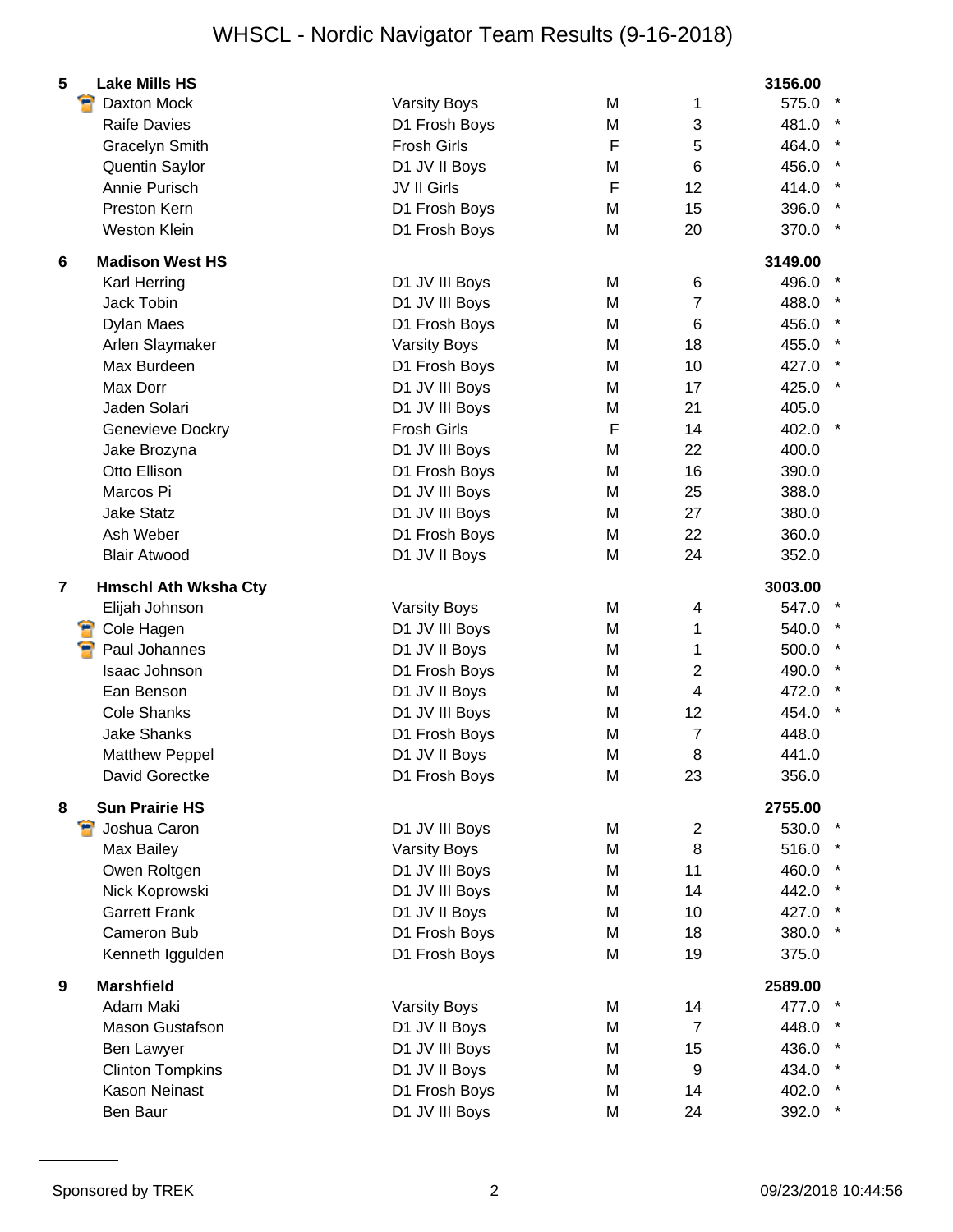| Place | <b>Team / Racer</b>       | <b>Division</b>      | Gender | <b>Place</b> | <b>Points</b>    |
|-------|---------------------------|----------------------|--------|--------------|------------------|
|       | Hoyt Hall                 | D1 JV III Boys       | M      | 28           | 376.0            |
| 10    | <b>Menomonee Falls HS</b> |                      |        |              | 2271.00          |
|       | <b>Jared Schwartz</b>     | D1 JV III Boys       | M      | 19           | 415.0<br>$\star$ |
|       | <b>Stephen Esterle</b>    | D1 Frosh Boys        | M      | 12           | 414.0            |
|       | Aidan Kilbourn            | D1 Frosh Boys        | м      | 17           | $\star$<br>385.0 |
|       | Vann Kempf                | D1 JV II Boys        | м      | 21           | $\star$<br>365.0 |
|       | Aidan Cera                | D1 JV II Boys        | M      | 23           | $\star$<br>356.0 |
|       | Benjamin Haugstad         | D1 JV II Boys        | M      | 28           | $\star$<br>336.0 |
|       | <b>Adley Smith</b>        | D1 JV II Boys        | M      | 29           | 332.0            |
| 11    | La Crosse Logan HS        |                      |        |              | 2160.00          |
|       | Josh Perry                | D1 JV III Boys       | M      | 8            | 481.0 *          |
|       | Caden Boge                | D1 JV III Boys       | M      | 10           | 467.0            |
|       | <b>Conner Perry</b>       | D1 Frosh Boys        | M      | 11           | 420.0<br>$\star$ |
|       | <b>Tanner Boge</b>        | D1 JV III Boys       | M      | 23           | 396.0            |
|       | Greta Speckeen            | <b>Frosh Girls</b>   | F      | 15           | 396.0<br>$\star$ |
| 12    | <b>Verona HS</b>          |                      |        |              | 1611.00          |
|       | Ben Willkom               | D1 JV II Boys        | M      | 12           | $\star$<br>414.0 |
|       | Bergen Frank-Loron        | D1 JV III Boys       | M      | 20           | 410.0            |
|       | Avery Durnen              | D1 JV II Boys        | M      | 14           | 402.0            |
|       | <b>Ryan Owens</b>         | D1 JV II Boys        | M      | 17           | $\star$<br>385.0 |
| 13    | <b>Eau Claire Mem HS</b>  |                      |        |              | 1445.00          |
|       | Madelyn Anderson          | <b>Varsity Girls</b> | F      | 9            | 509.0            |
|       | Ellison Kotz              | D1 Frosh Boys        | м      | 4            | $\ast$<br>472.0  |
|       | <b>Thomas Sizer</b>       | D1 Frosh Boys        | M      | 5            | $\star$<br>464.0 |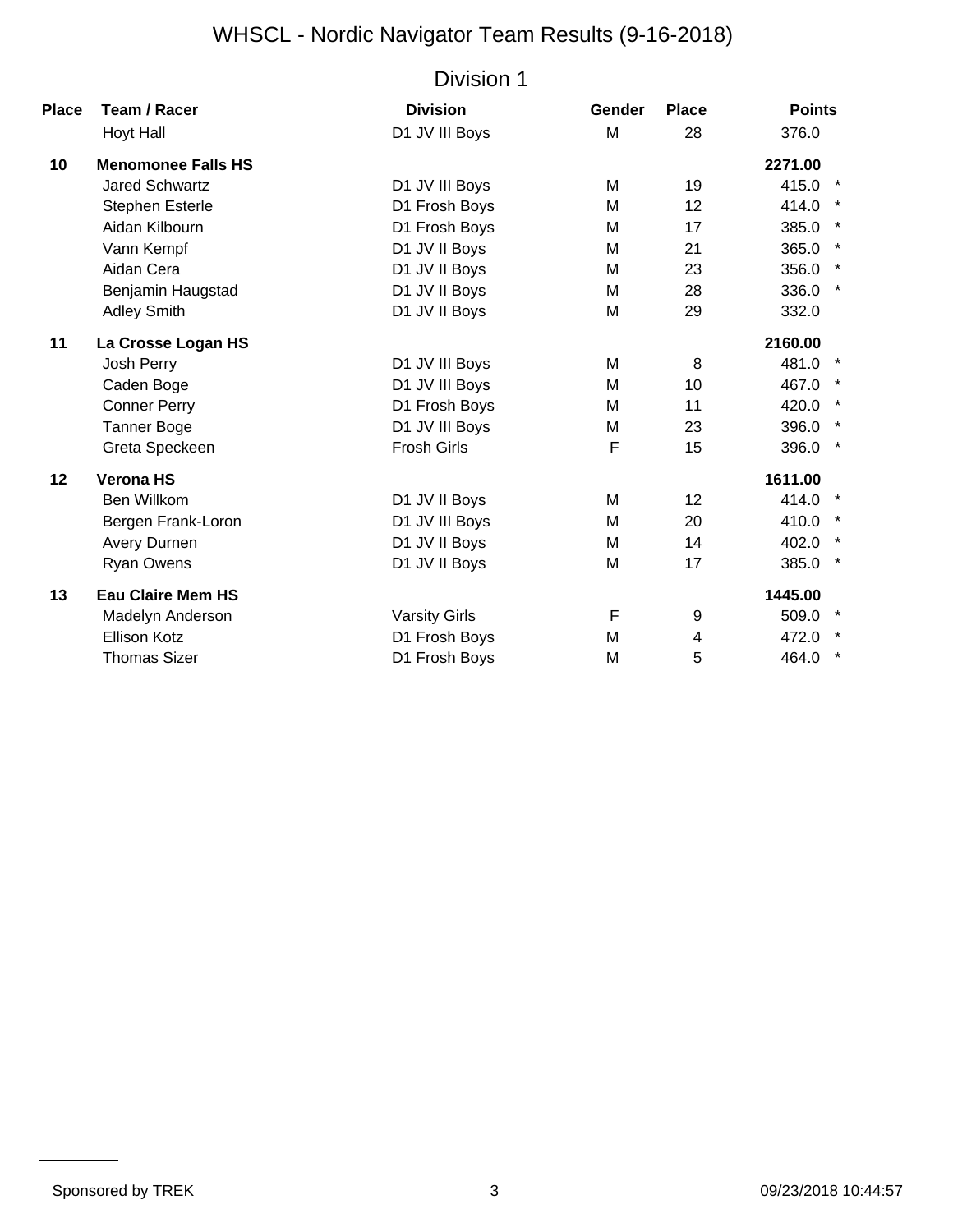| <b>Place</b>   | Team / Racer               | <b>Division</b>      | Gender | <b>Place</b>   | <b>Points</b> |         |
|----------------|----------------------------|----------------------|--------|----------------|---------------|---------|
| 1              | <b>Rhinelander NW Comp</b> |                      |        |                | 2013.00       |         |
|                | Johanna Marie Craig        | <b>Varsity Girls</b> | F      | $\overline{2}$ | 565.0 *       |         |
|                | Megan Lester               | <b>Frosh Girls</b>   | F      | 1              | 500.0         |         |
|                | Jakob Craig                | D2 Frosh Boys        | M      | 1              | 500.0         |         |
|                | <b>Grace Dorsey</b>        | JV II Girls          | F      | $\overline{7}$ | 448.0         |         |
| $\mathbf 2$    | <b>Wausau East</b>         |                      |        |                | 1973.00       |         |
|                | Lorissa Thorpe             | <b>Varsity Girls</b> | F      | 4              | 547.0         |         |
|                | <b>Erin Bennett</b>        | <b>Varsity Girls</b> | F      | 8              | 516.0         |         |
|                | Bergen Anderson            | <b>Varsity Girls</b> | F      | 10             | 502.0         |         |
|                | Parker Faust               | D2 Frosh Boys        | M      | 13             | 408.0         |         |
|                | Porter Thorpe              | D2 JV III Boys       | M      | 22             | 400.0         |         |
| 3              | <b>Fall Creek Comp</b>     |                      |        |                | 1946.00       |         |
|                | <b>Isaiah Berry</b>        | D2 JV III Boys       | M      | 1              | 540.0 *       |         |
|                | Katie Kopp                 | <b>Frosh Girls</b>   | F      | $\overline{2}$ | 490.0         |         |
|                | Malachi Berry              | <b>Varsity Boys</b>  | M      | 17             | 460.0 *       |         |
|                | <b>Matthew Mosher</b>      | D2 JV II Boys        | M      | 6              | 456.0         |         |
|                | <b>Scout Stokes</b>        | D2 JV II Boys        | M      | $\overline{7}$ | 448.0         |         |
|                | <b>Riley Mullen</b>        | D2 JV II Boys        | M      | 18             | 380.0         |         |
| 4              | <b>Westosha Comp IL</b>    |                      |        |                | 1922.00       |         |
|                | Chase Vandeursen           | <b>Varsity Boys</b>  | M      | 6              | 531.0 *       |         |
|                | Paula Urban                | JV II Girls          | F      | $\overline{2}$ | 490.0 *       |         |
|                | Kevin Urban                | D2 JV III Boys       | M      | 10             | 467.0         |         |
|                | Katelyn Vaskovsky          | JV II Girls          | F      | 9              | 434.0         | $\star$ |
|                | Mason Kaupplia             | D2 JV III Boys       | M      | 28             | 376.0         |         |
| 5              | <b>Marquette Senior HS</b> |                      |        |                | 1893.00       |         |
|                | Louis Hindman              | D2 JV III Boys       | M      | 6              | 496.0 *       |         |
|                | Erin Vanderschaaf          | <b>Varsity Girls</b> | F      | 12             | 489.0         |         |
|                | Jacey Johnson              | JV III Girls         | F      | 11             | 460.0         | $\star$ |
|                | <b>Juliette Kimmes</b>     | <b>Frosh Girls</b>   | F      | $\overline{7}$ | 448.0         |         |
|                | Caitlyn Uimari             | <b>Frosh Girls</b>   | F      | 8              | 441.0         |         |
|                | <b>Wyatt Clement</b>       | D2 JV III Boys       | M      | 20             | 410.0         |         |
| 6              | <b>Cambridge HS</b>        |                      |        |                | 1850.00       |         |
|                | <b>Emory Hutchens</b>      | D2 JV III Boys       | M      | 8              | 481.0 *       |         |
|                | Abby Gowan                 | JV II Girls          | F      | 5              | 464.0         |         |
|                | Jonathan Jones             | D2 JV II Boys        | M      | 5              | 464.0         |         |
|                | Eric Haas                  | D2 JV II Boys        | M      | 8              | 441.0 *       |         |
|                | Chris Karlovich            | D2 JV II Boys        | M      | 11             | 420.0         |         |
|                | Matt Andersen              | D2 JV III Boys       | M      | 23             | 396.0         |         |
|                | Reid Gowan                 | D2 JV III Boys       | M      | 34             | 357.0         |         |
|                | Samuel Settersten          | D2 JV II Boys        | M      | 38             | 306.0         |         |
| $\overline{7}$ | <b>Westosha Comp</b>       |                      |        |                | 1826.00       |         |
|                | <b>Alexis Brooks</b>       | JV III Girls         | F      | 3              | 521.0         |         |
|                | <b>Rider Rainer</b>        | D2 JV III Boys       | M      | 11             | 460.0 *       |         |
|                | Kody Molitor               | D2 JV III Boys       | M      | 17             | 425.0 *       |         |
|                | Samantha Brooks            | Frosh Girls          | F      | 11             | 420.0 *       |         |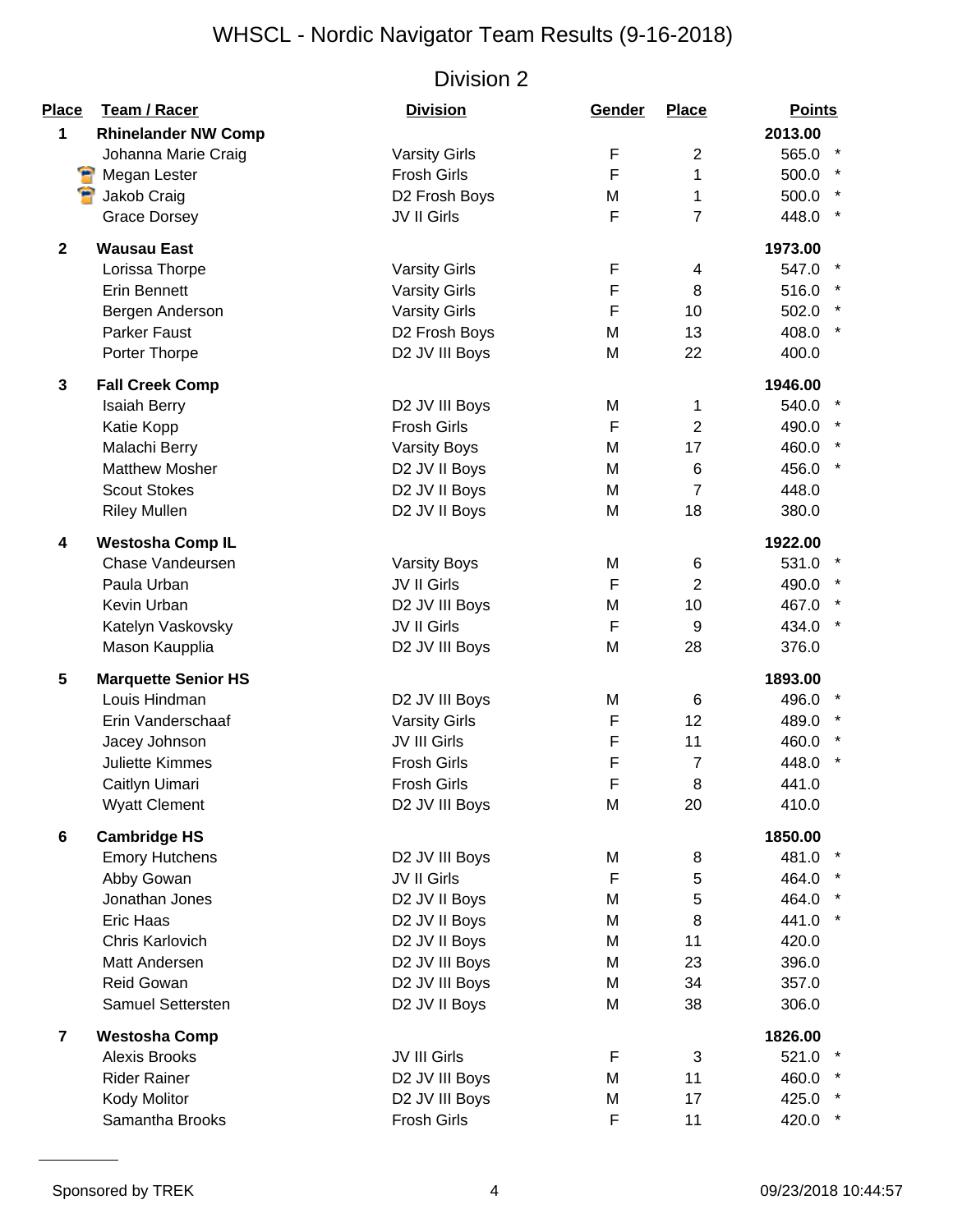| Place | Team / Racer                | <b>Division</b>      | Gender      | <b>Place</b>   | <b>Points</b>    |
|-------|-----------------------------|----------------------|-------------|----------------|------------------|
|       | Joe Banish                  | D2 JV III Boys       | M           | 21             | 405.0            |
|       | <b>Nick Duke</b>            | D2 Frosh Boys        | M           | 18             | 380.0            |
|       | <b>Travis Senft</b>         | D2 Frosh Boys        | M           | 25             | 348.0            |
|       | Christian Randolph          | D2 Frosh Boys        | M           | 28             | 336.0            |
|       | Xander Enright              | D2 Frosh Boys        | M           | 30             | 329.0            |
| 8     | <b>Washington Cty Comp</b>  |                      |             |                | 1807.00          |
|       | Nick Niemi                  | <b>Varsity Boys</b>  | M           | 13             | 483.0            |
|       | Ethan Janssen               | D2 JV III Boys       | M           | 12             | 454.0            |
|       | <b>Hunter Schmitt</b>       | <b>Varsity Boys</b>  | M           | 19             | 450.0            |
|       | Kritika Gupta               | JV II Girls          | F           | 11             | 420.0 *          |
|       | <b>Skyler Schmitt</b>       | D2 JV II Boys        | M           | 14             | 402.0            |
|       | Nick Skaalen                | D2 JV II Boys        | M           | 24             | 352.0            |
|       | Rj Goldberg                 | D2 Frosh Boys        | M           | 24             | 352.0            |
| 9     | <b>Central WI Comp</b>      |                      |             |                | 1791.00          |
|       | Makayla Niggemann           | <b>Varsity Girls</b> | F           | 11             | 495.0            |
|       | Josalin Kumm                | JV III Girls         | F           | 9              | 474.0 *          |
|       | Eric Blaszczak              | D2 JV II Boys        | M           | 12             | 414.0            |
|       | Lily Blaszczak              | <b>Frosh Girls</b>   | F           | 13             | $\star$<br>408.0 |
| 9     | <b>Wausau Composite</b>     |                      |             |                | 1791.00          |
|       | Lauren Lackman              | <b>Varsity Girls</b> | $\mathsf F$ | 1              | 575.0 *          |
|       | Alexander Gosse             | D2 JV II Boys        | M           | $\overline{4}$ | 472.0 *          |
|       | <b>Austin Nest</b>          | D2 JV II Boys        | M           | 15             | 396.0 *          |
|       | Jack Hobson                 | D2 JV III Boys       | M           | 37             | 348.0 *          |
| 11    | <b>LaCrosse Central HS</b>  |                      |             |                | 1767.00          |
|       | <b>Therin Smith</b>         | D2 Frosh Boys        | M           | 2              | 490.0            |
|       | <b>Ava Shively</b>          | JV III Girls         | F           | 10             | 467.0            |
|       | Rabe Oeltjen                | D2 Frosh Boys        | M           | 12             | 414.0 *          |
|       | Anthony Wagner              | D2 Frosh Boys        | M           | 15             | $\star$<br>396.0 |
|       | Nicholas Jarman             | D2 Frosh Boys        | M           | 16             | 390.0            |
|       | Landon Manock               | D2 JV II Boys        | M           | 22             | 360.0            |
| 12    | <b>Brookfield Composite</b> |                      |             |                | 1762.00          |
|       | Emma Osborne                | <b>Varsity Girls</b> | F           | 3              | 556.0 *          |
|       | <b>Nathaniel Osborne</b>    | D2 JV III Boys       | M           | 3              | 521.0 *          |
|       | Will Then                   | D2 JV II Boys        | M           | 23             | 356.0 *          |
|       | Ethan Messerschmidt         | D2 JV II Boys        | M           | 30             | 329.0 *          |
| 13    | <b>Holmen HS</b>            |                      |             |                | 1702.00          |
|       | Seth Herrmann               | D2 JV II Boys        | M           | 3              | 481.0 *          |
|       | Avery Luebke                | JV III Girls         | F           | 13             | 448.0 *          |
|       | Gavin Wateski               | D2 Frosh Boys        | M           | 8              | 441.0 *          |
|       | Zander Smith                | D2 JV II Boys        | M           | 29             | 332.0 *          |
| 14    | <b>Cam-Rock Comp</b>        |                      |             |                | 1676.00          |
|       | Mckenna Dwyer               | <b>Varsity Girls</b> | F           | 5              | 539.0 *          |
|       | Sam Ibeling                 | D2 JV II Boys        | M           | 13             | 408.0 *          |
|       | Kai Klaas                   | D2 JV II Boys        | M           | 19             | 375.0 *          |
|       | Reid Watson                 | D2 JV III Boys       | M           | 35             | 354.0 *          |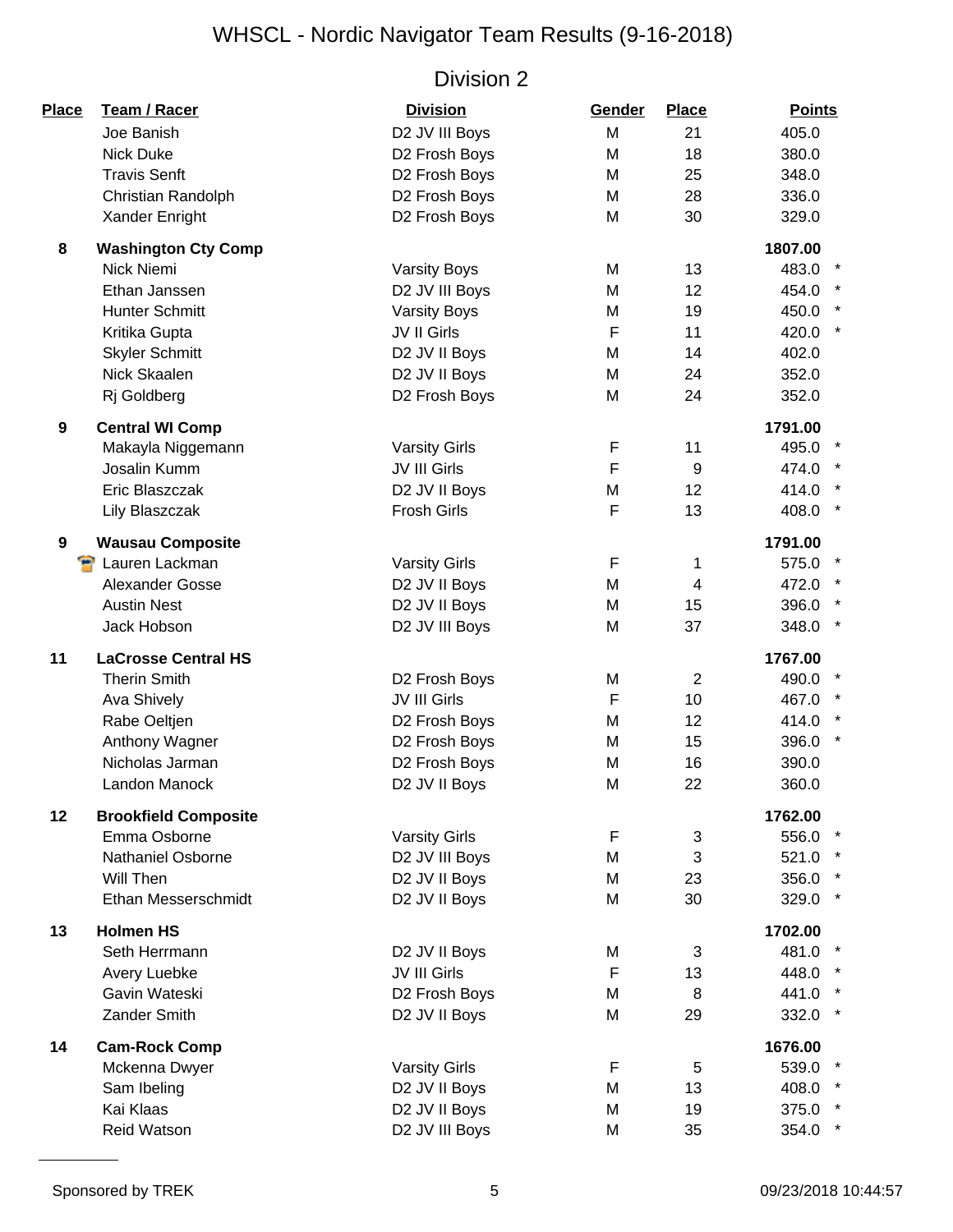| 15 | <b>Westosha Comp NPier</b>  |                     |             |                | 1662.00 |  |
|----|-----------------------------|---------------------|-------------|----------------|---------|--|
|    | Mia Scarlato                | JV III Girls        | F           | 12             | 454.0   |  |
|    | <b>Alex Martin</b>          | D2 Frosh Boys       | M           | $\overline{7}$ | 448.0   |  |
|    | Nino Breeden                | D2 JV III Boys      | M           | 25             | 388.0   |  |
|    | Jacob Zondlak               | D2 JV III Boys      | M           | 29             | 372.0   |  |
| 16 | <b>Sauk Prairie HS</b>      |                     |             |                | 1643.00 |  |
|    | Kylie Krayer                | JV III Girls        | F           | $\overline{2}$ | 530.0   |  |
|    | Emma Kinnamon               | <b>Frosh Girls</b>  | $\mathsf F$ | 10             | 427.0   |  |
|    | Brogan Ashworth             | D2 Frosh Boys       | M           | 19             | 375.0   |  |
|    | Adam Stecker                | D2 JV II Boys       | M           | 36             | 311.0   |  |
| 17 | <b>MKE MTB Composite</b>    |                     |             |                | 1606.00 |  |
|    | Riley Wrightsman            | D2 Frosh Boys       | M           | 4              | 472.0   |  |
|    | Diana Flores                | JV III Girls        | F           | 14             | 442.0   |  |
|    | William Krueger             | D2 Frosh Boys       | M           | 22             | 360.0   |  |
|    | <b>Hamilton Reinbold</b>    | D2 Frosh Boys       | M           | 29             | 332.0   |  |
|    | Silas Harris-Coleman        | D2 Frosh Boys       | M           | 31             | 326.0   |  |
|    | Norval Almeyda              | D2 JV II Boys       | M           | 41             | 300.0   |  |
| 18 | <b>Rice Lake Composite</b>  |                     |             |                | 1557.00 |  |
|    | Pavel Nelson                | <b>Varsity Boys</b> | M           | $\overline{2}$ | 565.0   |  |
|    | Ethan Komp                  | D2 JV III Boys      | M           | 5              | 504.0   |  |
|    | <b>Bennett Gargulak</b>     | D2 JV III Boys      | M           | $\overline{7}$ | 488.0   |  |
|    | Sean Hodkiewicz             | D2 JV II Boys       | M           | 17             | 385.0   |  |
|    | Noah Savas                  | D2 JV II Boys       | M           | 21             | 365.0   |  |
|    | Remington Ladd              | D2 JV III Boys      | M           | 32             | 363.0   |  |
| 19 | <b>Fox Valley Composite</b> |                     |             |                | 1490.00 |  |
|    | Kensa Koeppen               | JV II Girls         | F           | 14             | 402.0   |  |
|    | <b>Christian Moore</b>      | D2 JV III Boys      | M           | 27             | 380.0   |  |
|    | <b>Ryan Carew</b>           | D2 JV III Boys      | M           | 33             | 360.0   |  |
|    | Dylan Romzek                | D2 JV II Boys       | M           | 25             | 348.0   |  |
|    | David Mahan                 | D2 JV II Boys       | M           | 31             | 326.0   |  |
|    | Samuel Moore                | D2 Frosh Boys       | M           | 32             | 323.0   |  |
|    | <b>Carson Lisowe</b>        | D2 JV II Boys       | M           | 34             | 317.0   |  |
|    | Frank Snyder                | D2 JV II Boys       | M           | 39             | 304.0   |  |
|    | <b>Mack Fritz</b>           | D2 JV II Boys       | M           | 40             | 302.0   |  |
| 20 | <b>Green Bay Composite</b>  |                     |             |                | 1488.00 |  |
|    | Aidan Lemorande             | <b>Varsity Boys</b> | M           | 3              | 556.0   |  |
|    | <b>William Frank</b>        | D2 JV III Boys      | M           | $\overline{4}$ | 512.0   |  |
|    | <b>Caleb Garner</b>         | D2 Frosh Boys       | M           | 11             | 420.0   |  |
|    | Kaleb Moore                 | D2 JV III Boys      | M           | 19             | 415.0   |  |
|    | Theo Van Straten            | D2 JV III Boys      | M           | 31             | 366.0   |  |
|    | Cayden Nimmer               | D2 JV III Boys      | M           | 38             | 346.0   |  |
| 21 | <b>Hayward HS</b>           |                     |             |                | 1379.00 |  |
|    | Kade Carlson                | D2 Frosh Boys       | M           | 3              | 481.0   |  |
|    | <b>Drake Marks</b>          | D2 Frosh Boys       | M           | 5              | 464.0   |  |
|    | Helena Maki                 | Frosh Girls         | F           | 9              | 434.0   |  |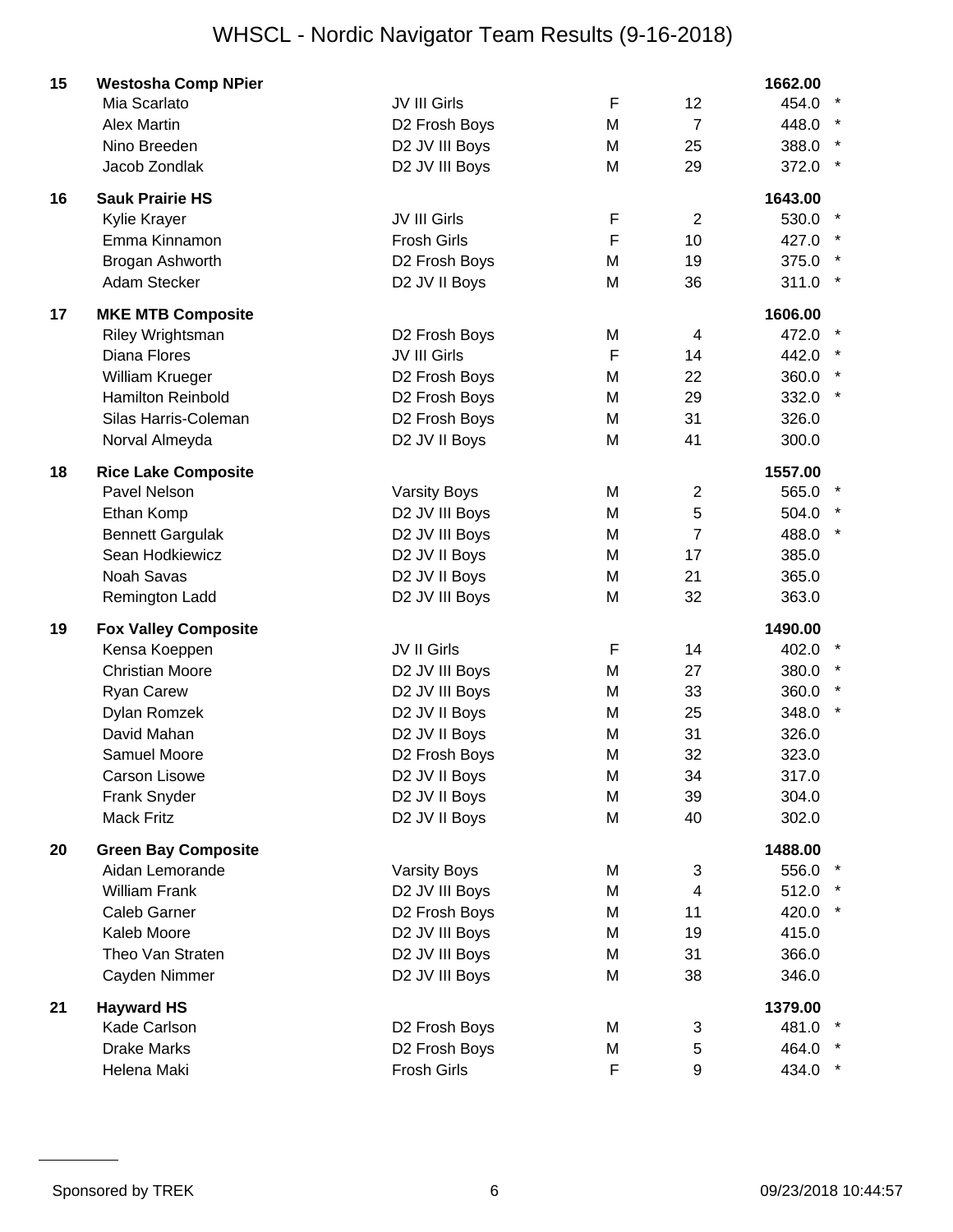| <b>Place</b> | Team / Racer               | <b>Division</b>           | Gender | <b>Place</b>   | <b>Points</b> |
|--------------|----------------------------|---------------------------|--------|----------------|---------------|
| 22           | <b>Westosha Comp SPort</b> |                           |        |                | 1347.00       |
|              | Ÿ<br>Sam Paupore           | D2 JV III Boys            | M      | $\overline{2}$ | 530.0 *       |
|              | Connor Buchanan            | D2 Frosh Boys             | M      | 10             | 427.0 *       |
|              | Nicolas Ruffolo            | D2 JV II Boys             | M      | 16             | 390.0 *       |
|              | Ryan Paupore               | D2 Frosh Boys             | M      | 17             | 385.0         |
|              | Devin Hatch                | D2 JV II Boys             | M      | 27             | 340.0         |
| 23           | <b>Lake Ctry Composite</b> |                           |        |                | 1317.00       |
|              | <b>P</b> Lucas Lirette     | D2 JV II Boys             | M      | 1              | 500.0         |
|              | Jamison Olson              | D2 JV II Boys             | M      | 10             | 427.0 *       |
|              | Mia Taggett                | <b>Frosh Girls</b>        | F      | 16             | 390.0 *       |
| 24           | <b>MKE/Northshore Comp</b> |                           |        |                | 1308.00       |
|              | Nolan Giles-Pufahl         | <b>Varsity Boys</b>       | M      | 11             | 495.0         |
|              | Auguste Raasch             | D2 JV II Boys             | M      | 2              | 490.0         |
|              | <b>Oliver Grasse</b>       | D2 JV II Boys             | M      | 32             | 323.0 *       |
| 25           | <b>Blackhawk Composite</b> |                           |        |                | 1298.00       |
|              | <b>Byrne Dobrient</b>      | <b>Varsity Boys</b>       | M      | 9              | 509.0         |
|              | <b>Ethan Cramer</b>        | D2 JV III Boys            | M      | 18             | 420.0         |
|              | <b>Andrew Leland</b>       | D2 JV III Boys            | M      | 30             | 369.0 *       |
|              | <b>Riley Mortvedt</b>      | D2 Frosh Boys             | M      | 23             | 356.0         |
| 26           | <b>Janesville</b>          |                           |        |                | 1242.00       |
|              | <b>Jackson Hankes</b>      | D2 Frosh Boys             | M      | 6              | 456.0 *       |
|              | Zack Keating               | D2 JV III Boys            | M      | 14             | 442.0 *       |
|              | Landon Sherman             | D2 JV II Boys             | M      | 26             | 344.0 *       |
|              | <b>Drexler Pearson</b>     | D2 JV III Boys            | M      | 40             | 342.0         |
|              | Jack Neupert               | D2 JV II Boys             | M      | 28             | 336.0         |
| 27           | <b>Onalaska HS</b>         |                           |        |                | 1235.00       |
|              | <b>Brooklyn Waldner</b>    | <b>Varsity Girls</b>      | F      | $\overline{7}$ | 523.0         |
|              | Dylan Waldner              | D2 JV III Boys            | M      | 24             | 392.0         |
|              | Liam Strong                | D2 Frosh Boys             | M      | 33             | 320.0         |
| 28           | <b>Pewaukee MTB</b>        |                           |        |                | 1226.00       |
|              | Jonathon Heinemann         | D2 JV II Boys             | M      | 9              | 434.0 *       |
|              | <b>Emily Willis</b>        | JV II Girls               | F      | 13             | 408.0         |
|              | Nolan Zigler               | D2 JV III Boys            | M      | 26             | 384.0 *       |
| 29           | <b>West Bend West HS</b>   |                           |        |                | 1118.00       |
|              | Michael Spangenberg        | D <sub>2</sub> Frosh Boys | M      | 14             | 402.0 *       |
|              | Tony McArthur              | D2 Frosh Boys             | M      | 21             | 365.0 *       |
|              | Sam Carlson                | D2 JV III Boys            | M      | 36             | 351.0 *       |
|              | <b>Tanner Schultz</b>      | D2 JV II Boys             | M      | 33             | 320.0         |
| 30           | <b>Sauk Prairie Comp</b>   |                           |        |                | 1033.00       |
|              | Jasmine Shepherd           | <b>Frosh Girls</b>        | F      | 17             | 385.0         |
|              | Wesley Rybarczyk           | D2 Frosh Boys             | M      | 27             | 340.0 *       |
|              | <b>Larson Wells</b>        | D2 JV II Boys             | M      | 37             | 308.0 *       |